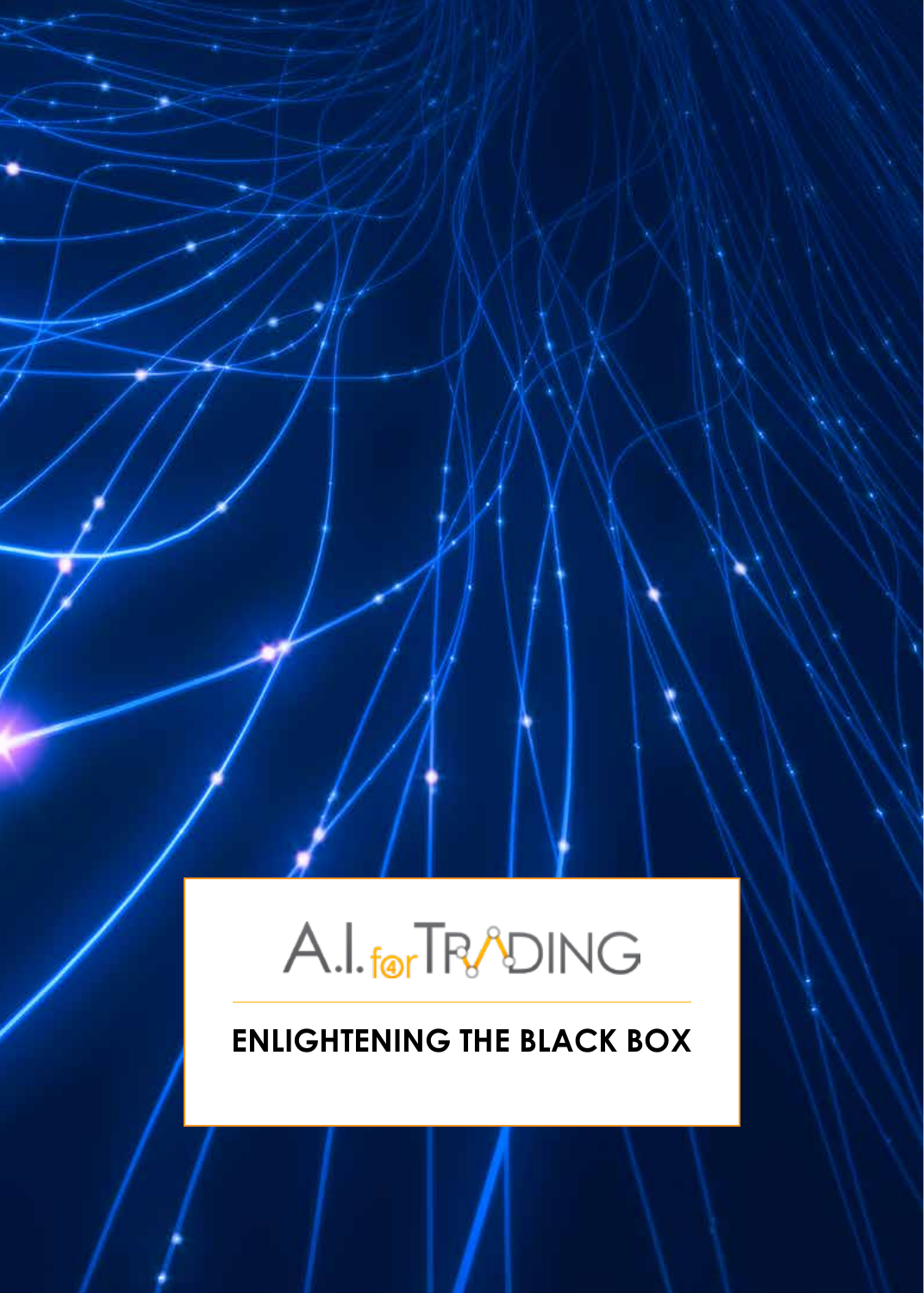

## A.I. for TRADING | A REAL FINTECH

**AGS** creating the **A.I. for Trading TEAM combined** its **experience in** *Machine and Deep Learning* with the **expertise of professionals in Capital Markets**, for handling complex Artificial Neural Networks into the world of finance.

An heterogeneous team that really joins **FIN**ance and **TECH**nology.

**TRADING EXPERIENCE** ARTIFICIAL INTELLIGENCE



The **huge amount of data available** and the **complexity of the problem** make *Machine and Deep Learning* the most relevant tool to improve the decision-making process behind any trading or investment process.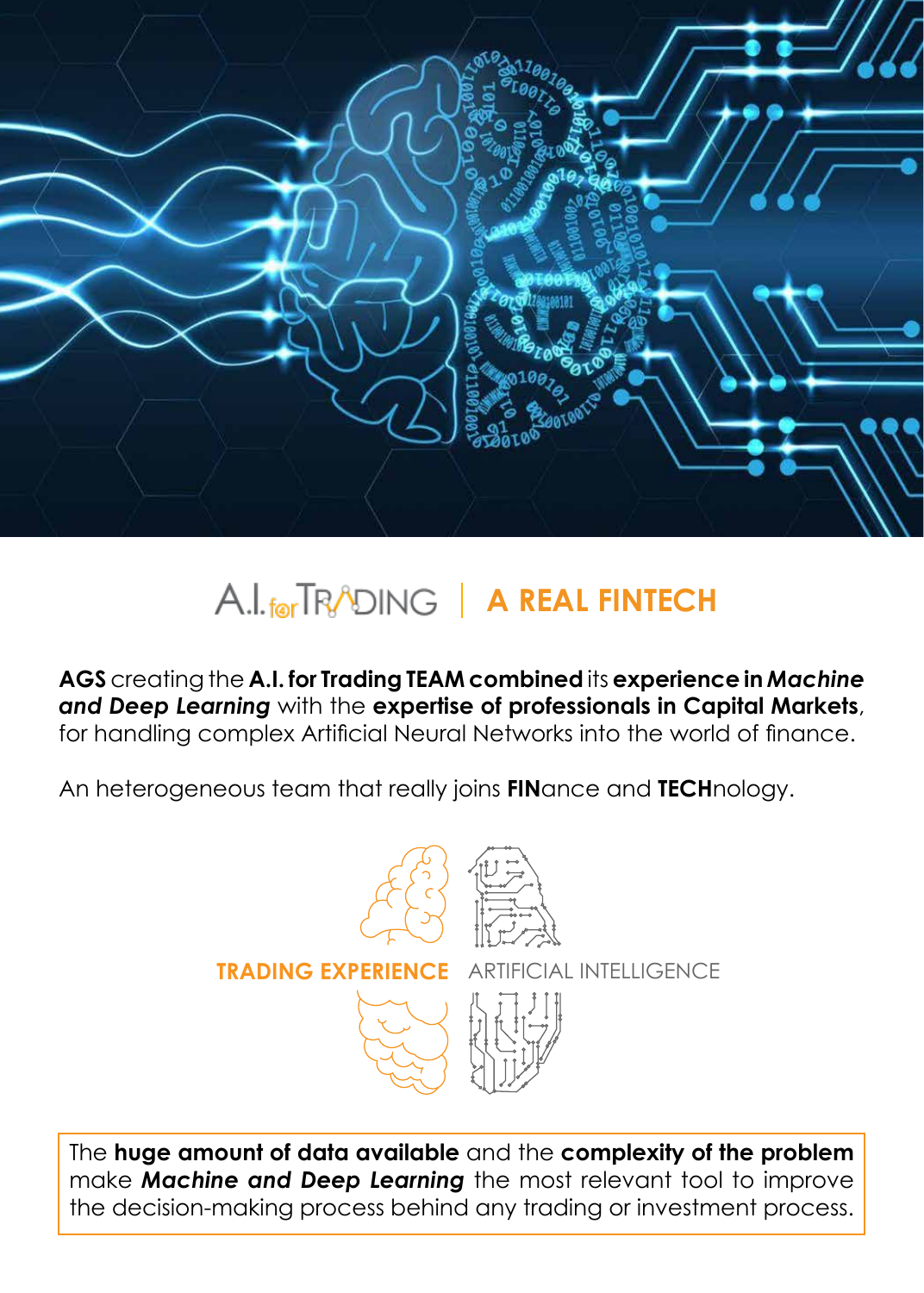## A.I. for TRADING | WHAT WE CAN DO

Our team can support Financial institutions, Portfolio managers and Trader in **integrating Artificial Intelligence in their investment process**, with a particular focus on deepening their available information set.



We offer a **complete set of solutions** and we can follow the customer through the entire innovation process: **from the hardware architecture to the** *ad hoc* **algorithm definition and testing**.

We can lead our customers to the conception, realization and implementation of standing alone A. I. applications for trading markets.

We are currently working on the development of an **Artificial Intelligence based platform** as our first project in financial market.



We organize training courses in **Machine and Deep Learning** applied to quantitative finance, dedicated to Risk Managers, Portfolio Managers, Traders and Analysts.

#### **Classes Topics**

- Pattern recognition techniques
- Analysis of time series
- Data Augmentation Techniques

Our Teachers are certificated

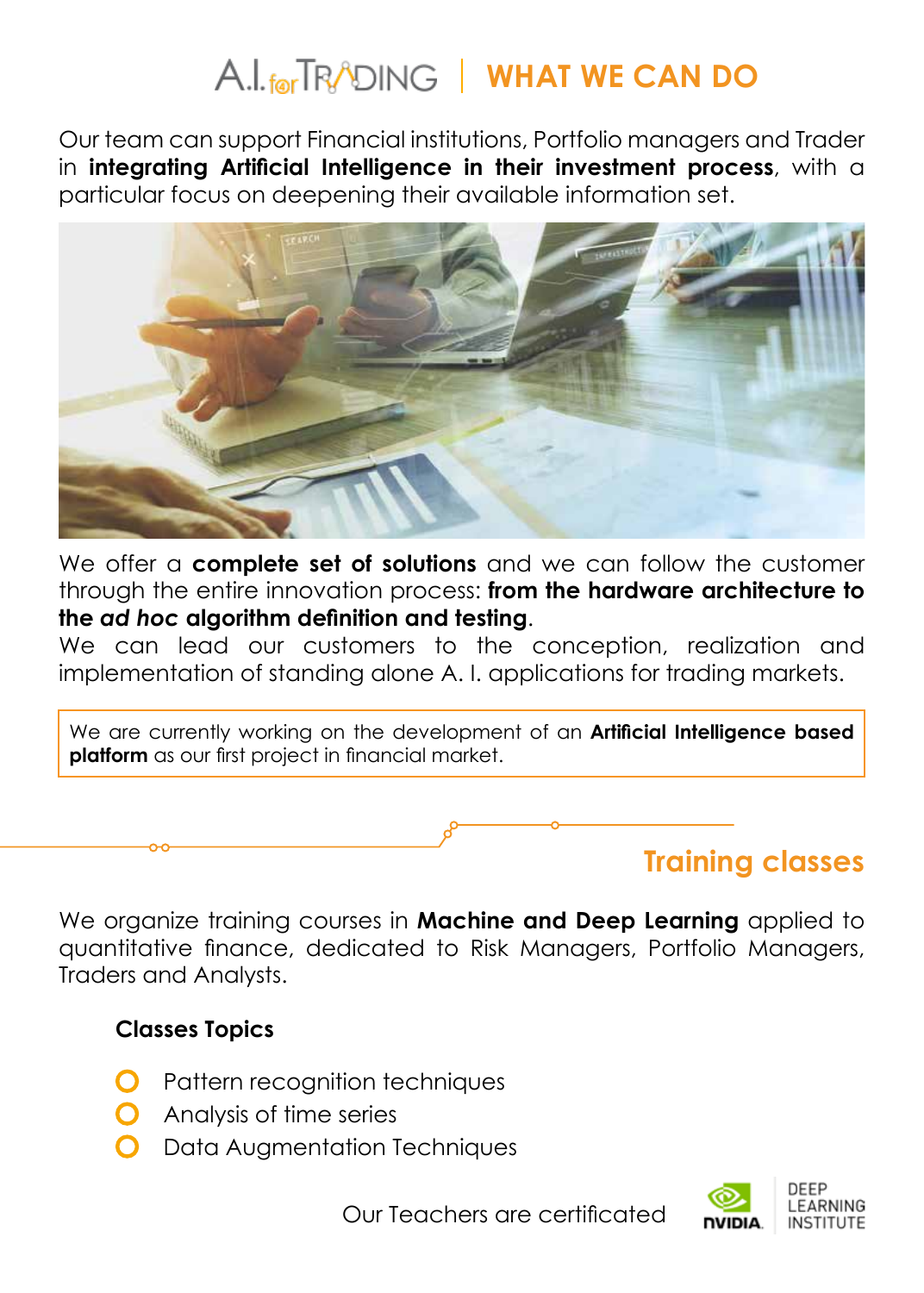## A.I. for TRADING | **PLATFORM**

**A.I.forTRADING's program** helps traders and investors in exploiting all the information contained in market prices along two dimensions: cross assets and cross time horizons, from Intraday to the investment's horizon.



A.I.forTRADING platform has a focus in fixed income and macro assets. It will deal with:

- **Pattern recognition:** we use high frequency data (intraday) to highlight market microstructure for short term trading, cross assets dislocation and anomaly detection;
- **C** longer term forecasting (daily data) for both risk monitoring and investment recommendation;
	- **Relative value and trade discovery** in correlated assets.

### **A.I.forTRADING Platform is made up of 4 modules**

#### **MARKET CLOCK**

This module focuses on Intraday forecasting. Using a series of increasingly more complex models, it aims at giving the user a description of the day ahead in terms of possible outcomes.

#### **FORECAST**

In **Forecast module**, we use machine/deep learning tools to monitor the risk drivers of a single asset and to forecast its return. The output can be used either for trading or as input to portfolio optimization.

#### **CROSS ASSET**

Underlying relationships across assets are the focus of this module. Different asset classes are analysed together, providing relative value and systemic risk signals.

### **CURVE VIEW**

We apply a particular class of neural network to increase the accuracy of standard relative value tools used in fixed income markets. **Curve View** can increase market making accuracy.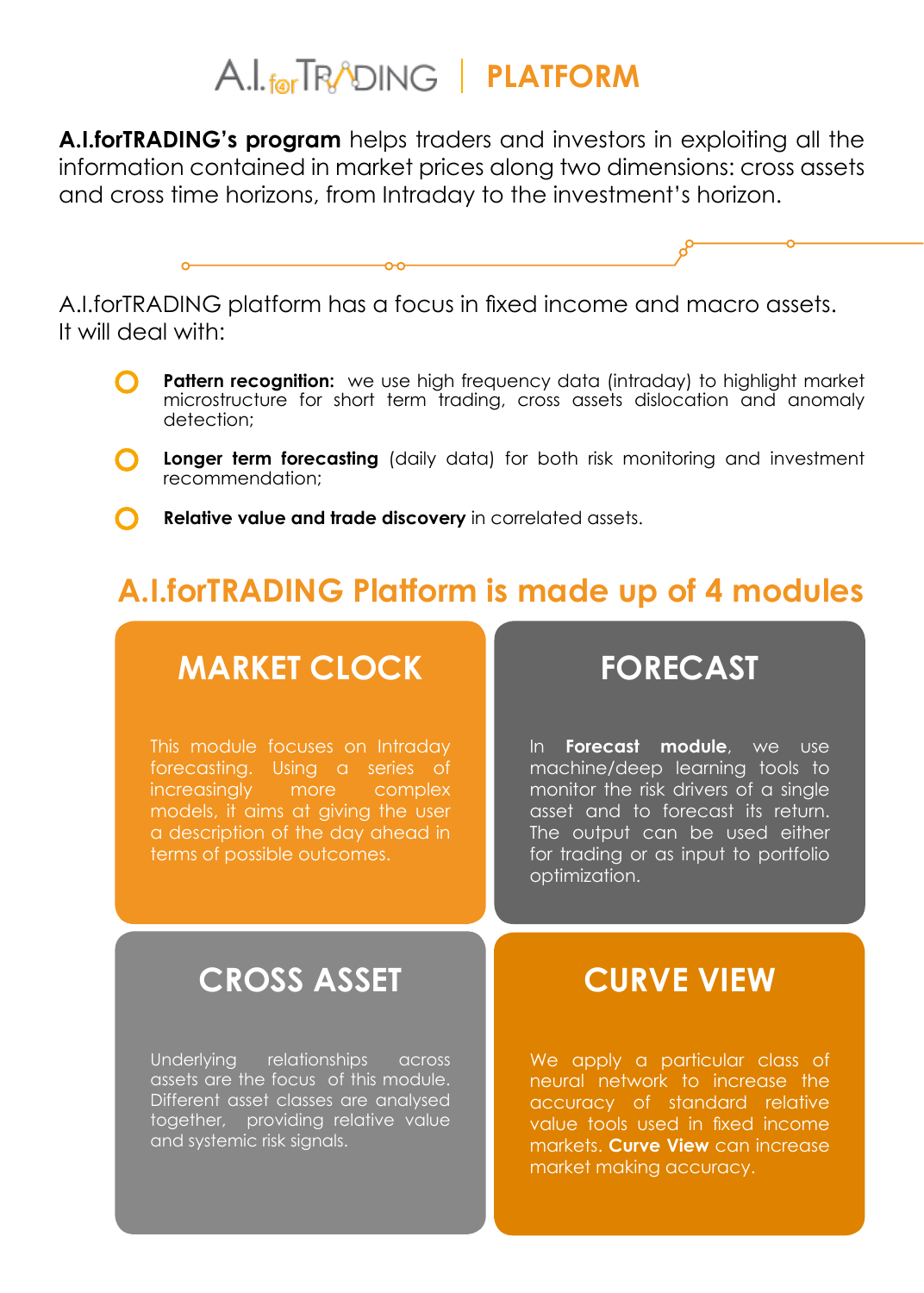# **A.I.** for **TRADING** | **MARKET CLOCK**

The Module Market Clock uses **pattern recognition** for forecasting in intraday horizon.

The key idea of Market Clock is to see the original price series as a trajectory in order to apply "analytics of movement" techniques.



The applied algorithms can be synthetically described as:

- **multilevel SVM classifier**;
- **2 proprietary versions of K-means algorithm**;
- **modified MLP for classification to mimic the previous clustering algorithms**;
- different neural network approach via a sequential MLP (tapped delay line) with clusters.



For each selected model, Market Clock provides synthetic accuracy measures.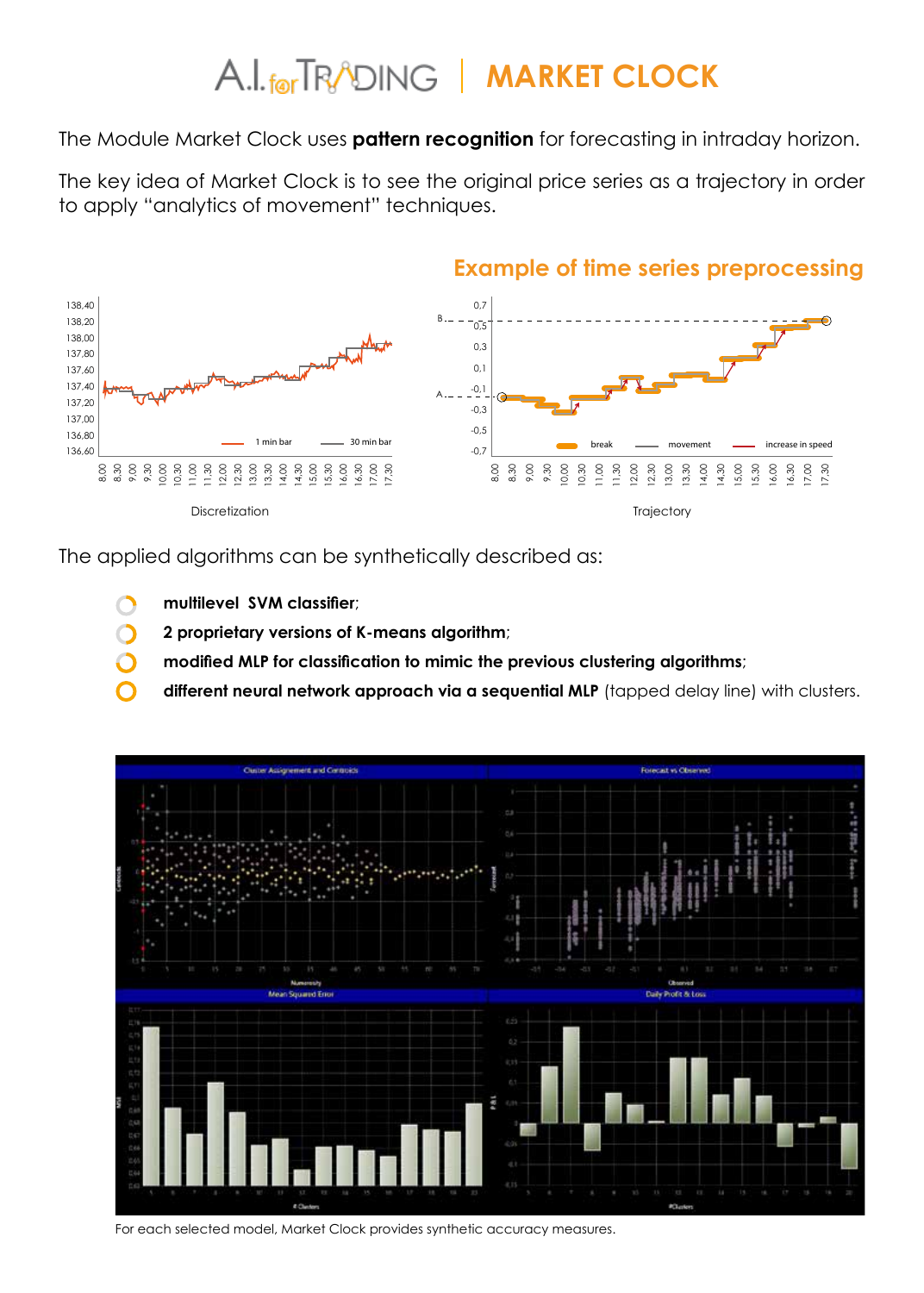### **Market Clock streaming output**

Whatever is the chosen algorithm, the output of Market Clock is a vector of probabilities of possible market patterns.



forecast range is visualized with a confidence range, which gives the trading range for the day.

a return distribution, compared to a Gaussian curve.

#### The data used are provided by **Bloomberg**